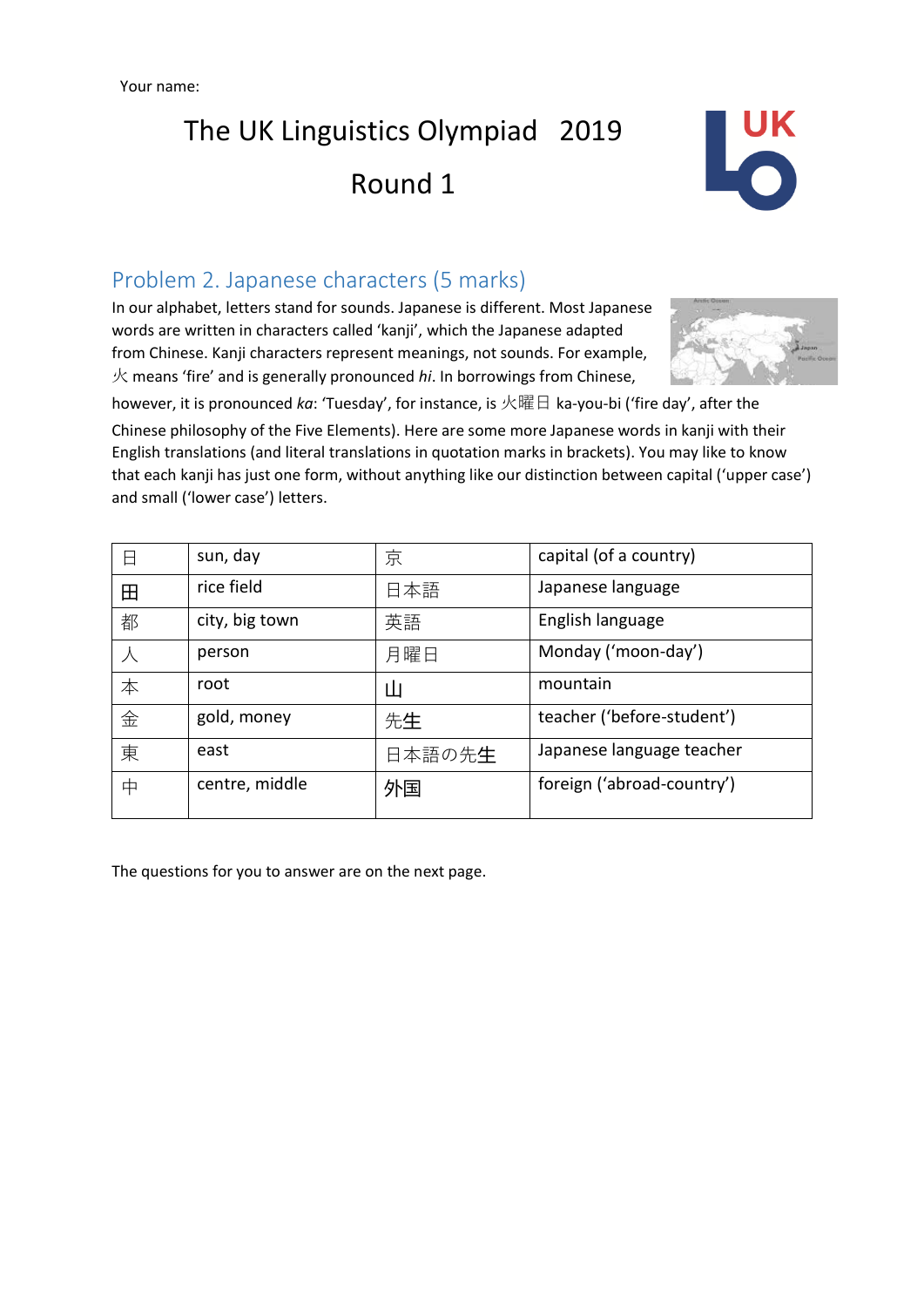The UK Linguistics Olympiad 2019

## Round 1



#### **Q.1.** What do these well-known names mean?

| $\mathop{\hbox{$\bot$}}\nolimits\mathop{\hbox{$\bot$}}\nolimits$ (Yamada) |  |
|---------------------------------------------------------------------------|--|
| $\mathbb{R} \# \boxplus$ (Honda)                                          |  |
| 東京(Tokyo)                                                                 |  |
| 京都(Kyoto)                                                                 |  |

**Q.2.** Translate these kanji into English:

| a. | 日本人   |  |
|----|-------|--|
| b. | 英語の先生 |  |
| c. | 外国語   |  |
| d. | 月     |  |
| e. | Ħ     |  |

**Q.3.** Write the following words in Japanese kanji:

| volcano ('fire mountain')                                                         |
|-----------------------------------------------------------------------------------|
| foreign person ('abroad-country person')                                          |
| foreign language teacher ('abroad-country<br>language teacher')                   |
| Friday (this is traditionally pay day in Japan, so it is<br>known as 'money day') |
| China ('centre-country' [the Chinese name for<br>China])                          |
| Middle East                                                                       |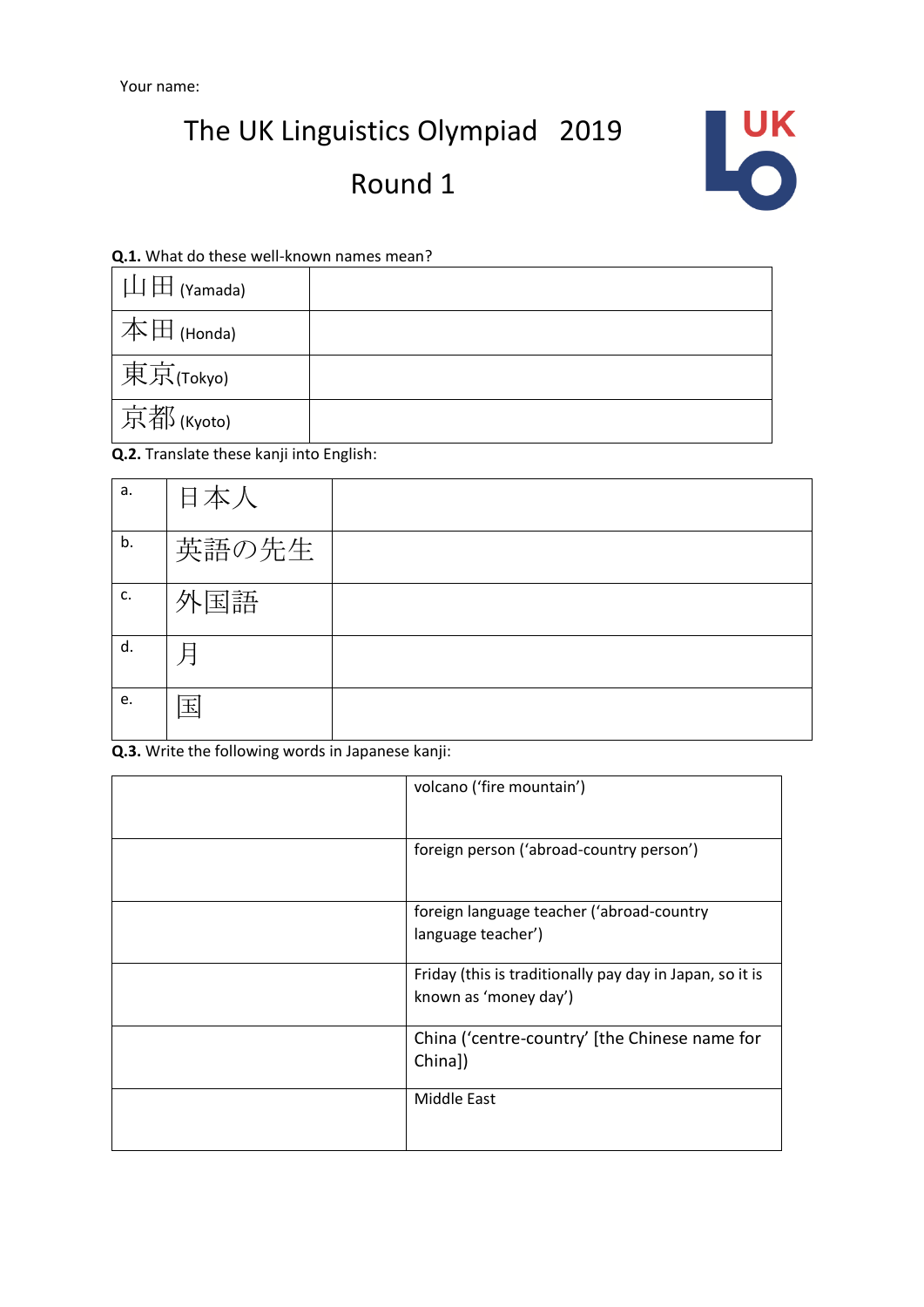# The UK Linguistics Olympiad 2019 Round 1



### Solution and marking.

Scoring (max 36)

- Q.1: 1 point per correct word, no half marks (max 10)
	- o Ignore order of words
	- o Ignore surplus words, e.g. *of* in *root of rice field*.
	- o Ignore English spellings, e.g. *capitol*.
- Q.2,a-c: 2 points for a correct answer, 1 with one error (max 6)
- Q.2,d-e: 1 point per correct answer, no half marks (max 2)
- Q.3: 1 point for each correct character (max 18)
	- o Be generous in accepting kanji attempts!
	- o Ignore extra incorrect characters.

#### **Q.1.** What do these well-known names mean?

| $\Box$ (Yamada) | mountain rice field (count ricefield as two words) |
|-----------------|----------------------------------------------------|
| 本田 (Honda)      | root rice field (count ricefield as two words)     |
| 東京(Tokyo)       | east/East capital                                  |
| 京都(Kyoto)       | capital city (accept capital, city)                |

#### **Q.2.** Translate these kanji into English:

| a. |       | Japanese person (accept Japan person, sun root person, Sun<br>Japanese person, Japanese man, Japan root person, ) |
|----|-------|-------------------------------------------------------------------------------------------------------------------|
| b. | 英語の先生 | English language teacher (accept English language of before<br>student, Englishese teacher, etc.)                 |
|    | ト国語   | foreign language (accept abroad country language, foreignese,<br>etc.)                                            |
| d. |       | moon                                                                                                              |
| e. | 玉     | country (reject abroad country)                                                                                   |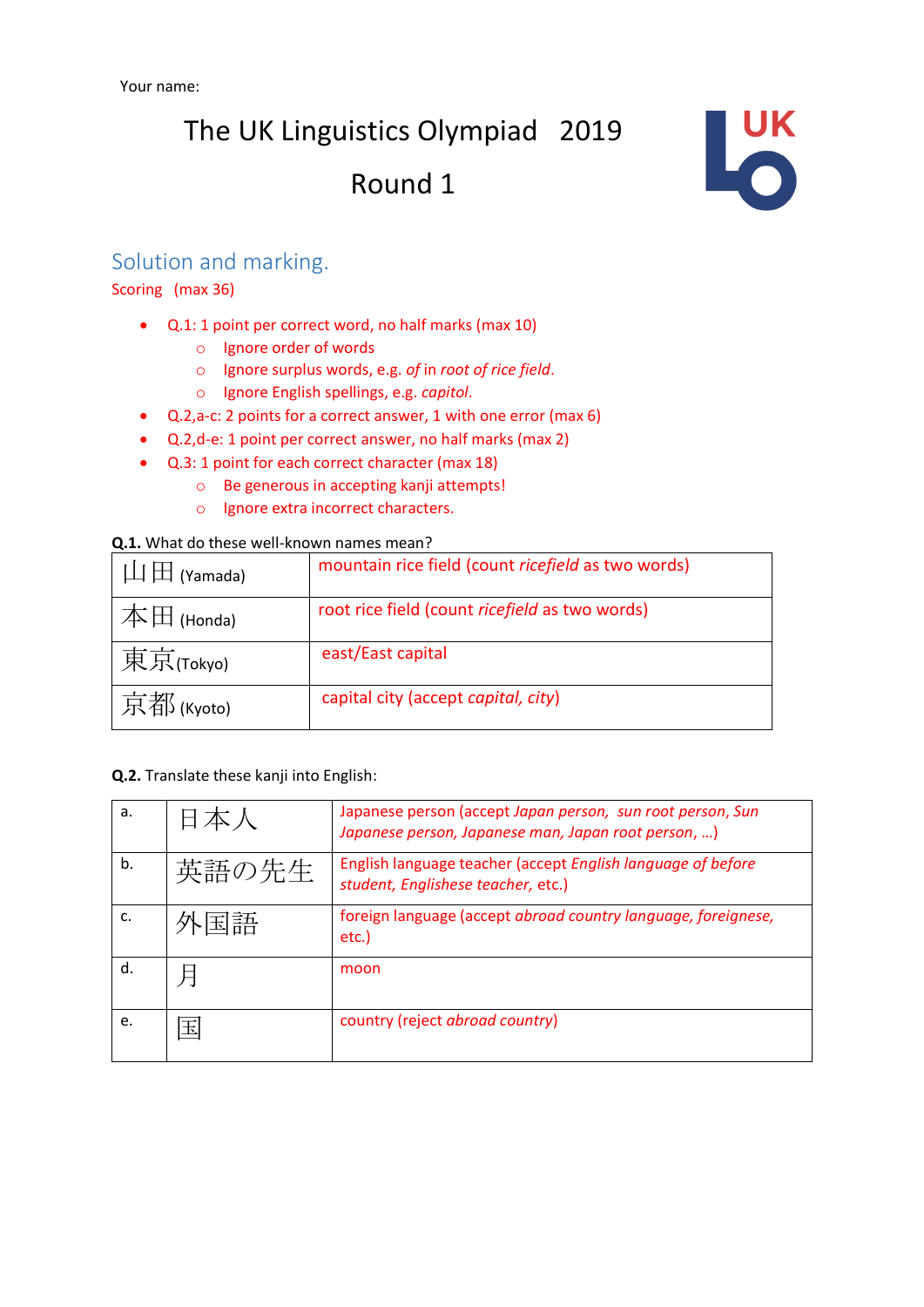# The UK Linguistics Olympiad 2019 Round 1



**Q.3.** Write the following words in Japanese kanji:

| 火山     | volcano ('fire mountain')                                                         |
|--------|-----------------------------------------------------------------------------------|
| 外国人    | foreign person ('abroad-country person')                                          |
| 外国語の先生 | foreign language teacher ('abroad-country<br>language teacher')                   |
| 金曜日    | Friday (this is traditionally pay day in Japan, so it is<br>known as 'money day') |
| 压      | China ('centre-country' [the Chinese name for<br>China])                          |
| 東      | Middle East                                                                       |